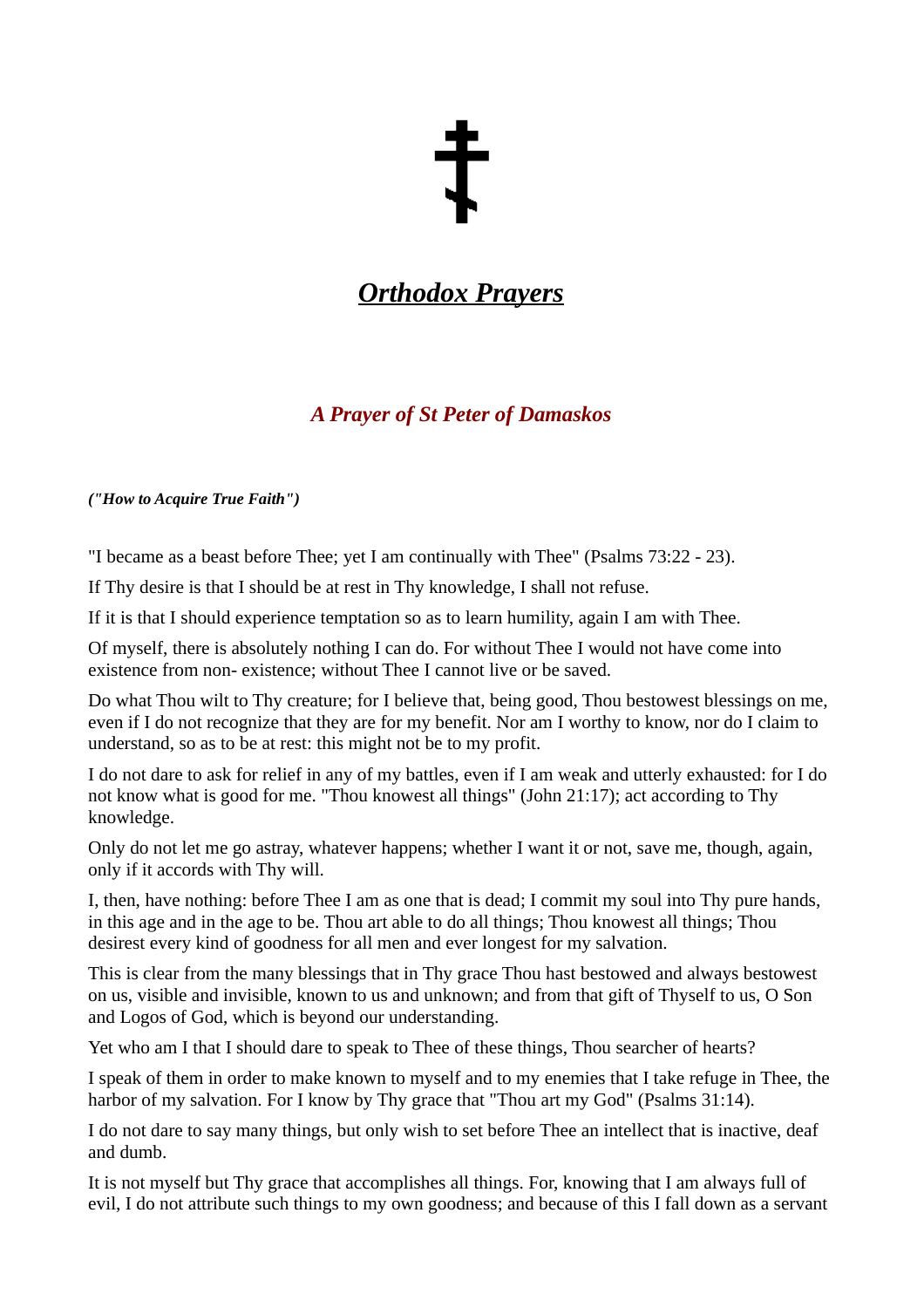before Thee, for Thou hast found me worthy of repentance, and "I am Thy servant, and the son of Thy handmaid" (Psalms 116:16).

But do not allow me, my Lord Jesus Christ, my God, to do, say or think anything contrary to Thy will: the sins I have already committed are enough. But in whatever way Thou desirest have mercy on me.

I have sinned: have mercy on me as Thou knowest. I believe, Lord, that Thou hearest this my pitiable cry, "Help Thou my unbelief", (Mark 9:24) Thou who has granted me, not only to be, but also to be a Christian.

"It is a great thing," St. John of Karpathos has said, "for me to be called a monk and a Christian." As Thou has said, Lord, to one of Thy servants, "It is no light thing for you to be called by My name" (Isaiah 49:6).

This is more to me than all the kingdoms of heaven or of earth. Let me always be called by Thy most sweet name. O Master, full of compassion, I give thanks to Thee.

#### *Prayer to all Holy Heavenly Hosts*

All Holy Heavenly Bodiless Hosts,vouchsafe us your power to cast down all evil and passions under our feet.

Holy bodiless Seraphim, vouchsafe us to have a blazing heart towards God.

Holy bodiless Cherubim, vouchsafe us to have wisdom for the glory of God .

Holy bodiless Thrones, vouchsafe us to discern the truth from the untruth.

Holy bodiless Dominions, vouchsafe us to dominate over passions, so that the spirit should govern over the flesh.

Holy bodiless Powers, vouchsafe us to have courage in fulfilling the will of God.

Holy bodiless Authorities, vouchsafe us to have the power of victory over evil.

Holy bodiless Principalities, vouchsafe us to serve the Lord God in the purity of our hearts and our hands.

Holy bodiless Archangels, vouchsafe us to fulfill the will of the Lord Jesus Christ.

Holy bodiless Angels, vouchsafe us to instruct the weak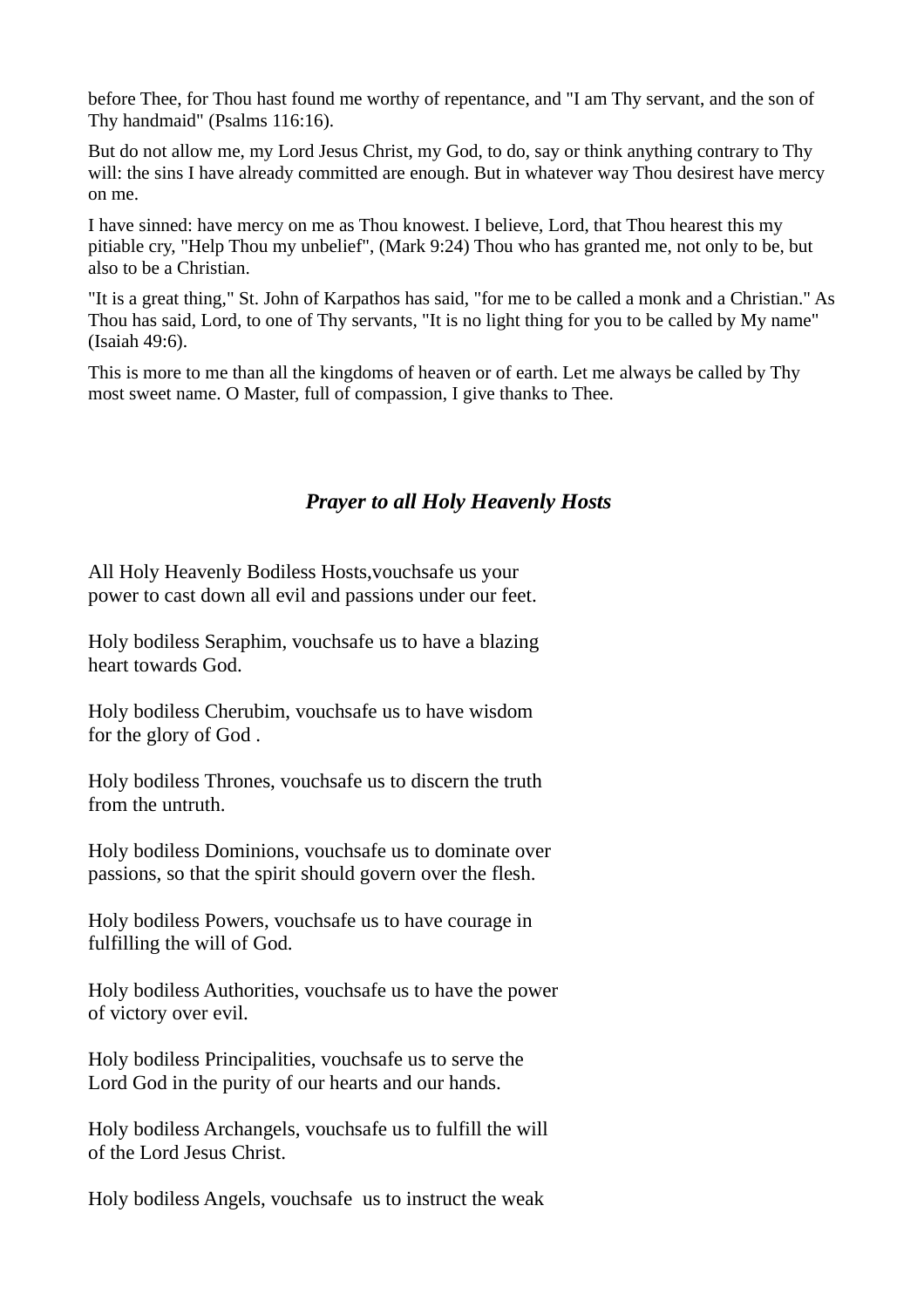enlightening them in the truth.

### *Prayer of St. Dimitry of Rostov*

and advice from Elder Nazarius concering it

< I advise you to memorize the prayer of St. Dimitry of Rostov, which is profitable at the time of communion, and whose words follow. Approaching with such thoughts and feelings, say within your mind: < **"Open, O doors and bolts of my heart, that Christ the King of Glory may enter! Enter, O my Light, and enlighten my darkness; enter, O my Life, and resurrect my deadness; enter, O my Physician, and heal my wounds; enter, O Divine Fire, and burn up the thorns of my sins; ignite my inward parts and my heart with the flame of Thy love; enter, O my King, and destroy in me the kingdom of sin; sit on the throne of my heart and reign in me alone, O Thou, my King and Lord."** < With such good thoughts partake of the Divine Mysteries. <

*Elder Nazarius*

#### *PRAYER FOR THE GRANTING OF PRAYER*

*(From the spiritual diary of St. John of Kronstadt, "My Life in Christ")*

O All-merciful Lord!

Grant me the divine gift of holy prayer, flowing from the depth of my heart.

Gather together the dispersed thoughts of my mind, that it may always strive towards its Creator and Saviour.

Destroy the burning arrows of the evil one, which tear me away from Thee.

Quench the flame of the passionate thoughts that devour me during prayer.

Cover me with the grace of Thy Most-holy Spirit, that to the very end of my sinful life I may love Thee alone with all my heart, all my soul and mind, and all my strength, and in the hour when my soul takes leave of my mortal body, O Sweetest Jesus, take into Thy hands my spirit when Thou comest into Thy Kingdom. Amen.

#### *Lenten prayer of Nersess the Gracious*

1. I confess with faith and adore , Father, Son, and Holy Spirit, uncreated and immortal essence, creator of angels, of humans, and of all that exists.

*Have mercy upon Thy Creatures and upon me, a great sinner.*

2. I confess with faith and adore Thee, O Light indivisible, consubstantial Holy Trinity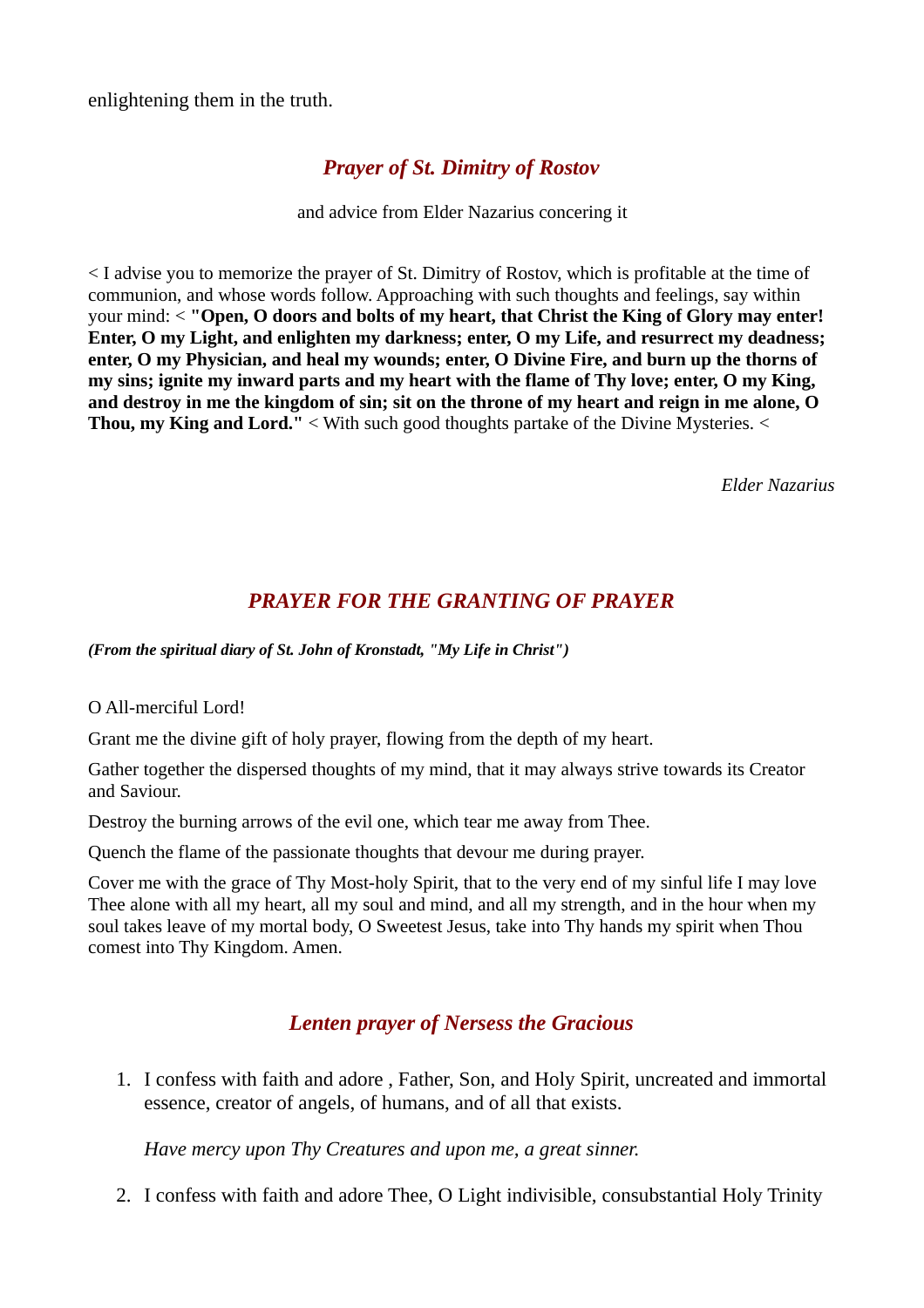and one Godhead, creator of light and dispeller of darkness. Dispel from my soul the darkness of sin and ignorance, and at this hour enlighten my mind, that I may pray to Thee according to Thy will, and receive from Thee the fulfillment of my supplications.

*Have mercy upon Thy Creatures and upon me, a great sinner.*

3. Heavenly Father, true God, who sent Thy beloved Son to seek the wandering sheep, I have sinned against heaven and before Thee; receive me like the Prodigal Son, and clothe me with the garment of innocence, of which I was deprived by sin.

*Have mercy upon Thy Creatures and upon me, a great sinner.*

4. Son of God, true God, who descended from the bosom of the Father, and took flesh of the Holy Virgin Mary for our salvation, who was crucified and buried, and rose from the dead, and ascended to the Father, I have sinned against Heaven and before Thee; remember me like the robber, when Thou comest into Thy kingdom.

*Have mercy upon Thy Creatures and upon me, a great sinner.*

5. Spirit of God, true God, who descended into the Jordan and into the upper chamber, and who enlightened me by baptism in the holy font, I have sinned against Heaven and before Thee; cleanse me with Thy divine fire as Thou didst purify the holy Apostles with fiery tongues.

*Have mercy upon Thy Creatures and upon me, a great sinner.*

6. Uncreated Essence, I have sinned against Thee in mind, soul and body; do not remember my former sins for the sake of Thy Holy name.

*Have mercy upon Thy Creatures and upon me, a great sinner.*

7. Beholder of all, I have sinned against Thee, in thought, word and deed; erase the record of my offences, and write my name in the Book of Life.

*Have mercy upon Thy Creatures and upon me, a great sinner.*

8. Searcher of secrets, I have sinned against Thee willingly and unwillingly, knowingly and unknowingly, grant me —a great sinner— forgiveness, for since I was born of the holy font until this day I have sinned before Thee, by my senses, and by all the members of my body.

*Have mercy upon Thy Creatures and upon me, a great sinner.*

9. All provident Lord, place Thy holy fear as a guard before my eyes so they may not look lustfully; before my ears so that they may not delight in hearing evil words; before my mouth so that it may not speak any falsehoods; before my heart so that it may not think evil; before my hands so that they may not do injustice; before my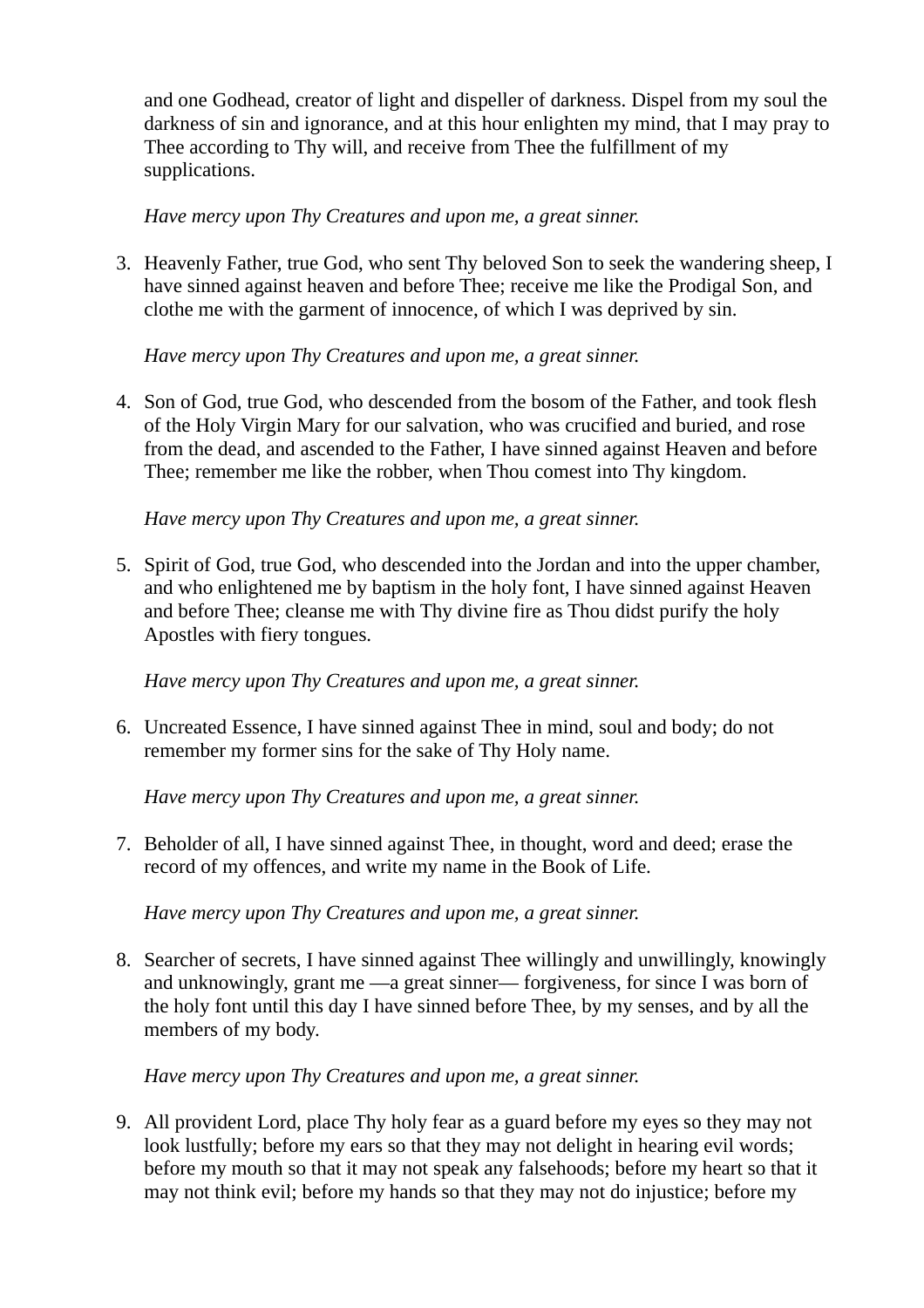feet, that they may not walk in the paths of injustice; but so direct them, that they may always be according to all Thy commandments.

*Have mercy upon Thy Creatures and upon me, a great sinner.*

10.Christ, who are the Living Fire, inflame my soul with the fire of Thy love, which Thou didst send forth upon the earth, that it may burn the stains of my soul, sanctify my conscience, purge the sins of my body, and kindle in my heart the light of Thy knowledge.

*Have mercy upon Thy Creatures and upon me, a great sinner.*

11.Jesus, wisdom of the Father, grant me wisdom, that I may always think, speak, and do that which is good in Thy sight; save me from evil thoughts, words and deeds.

*Have mercy upon Thy Creatures and upon me, a great sinner.*

12.Lord, who wills that which is good, and are the director of the will, let me not follow the inclinations of my heart, but lead me to live always according to Thy good will.

*Have mercy upon Thy Creatures and upon me, a great sinner.*

13.Heavenly King, grant me Thy kingdom, which Thou hast promised to Thy beloved; strengthen my heart to hate sin, and to love Thee alone, and to do Thy will.

*Have mercy upon Thy Creatures and upon me, a great sinner.*

14.Protector of Thy creatures, by the sign of Thy cross keep my soul and body from the allurements of sin, from the temptations of the devil and unjust people, and from all perils of soul and body.

*Have mercy upon Thy Creatures and upon me, a great sinner.*

15.Christ, the guardian of all, let Thy Right Hand guard and shelter me by day and by night, while at home and while away, while sleeping and while awake, that I may never fall.

*Have mercy upon Thy Creatures and upon me, a great sinner.*

16.my God, who opens Thy hand and fills all things living with Thy bounty, to Thee I commit my soul; do care for me and provide for the needs of my body and soul forever.

*Have mercy upon Thy Creatures and upon me, a great sinner.*

17.Thou who didst bring back the wanderers, turn me from my evil ways to good ones and imprint upon my soul the recollection of the dreadful day of death, the fear of hell and the love of Thy Kingdom that I may repent of my sins and do righteousness.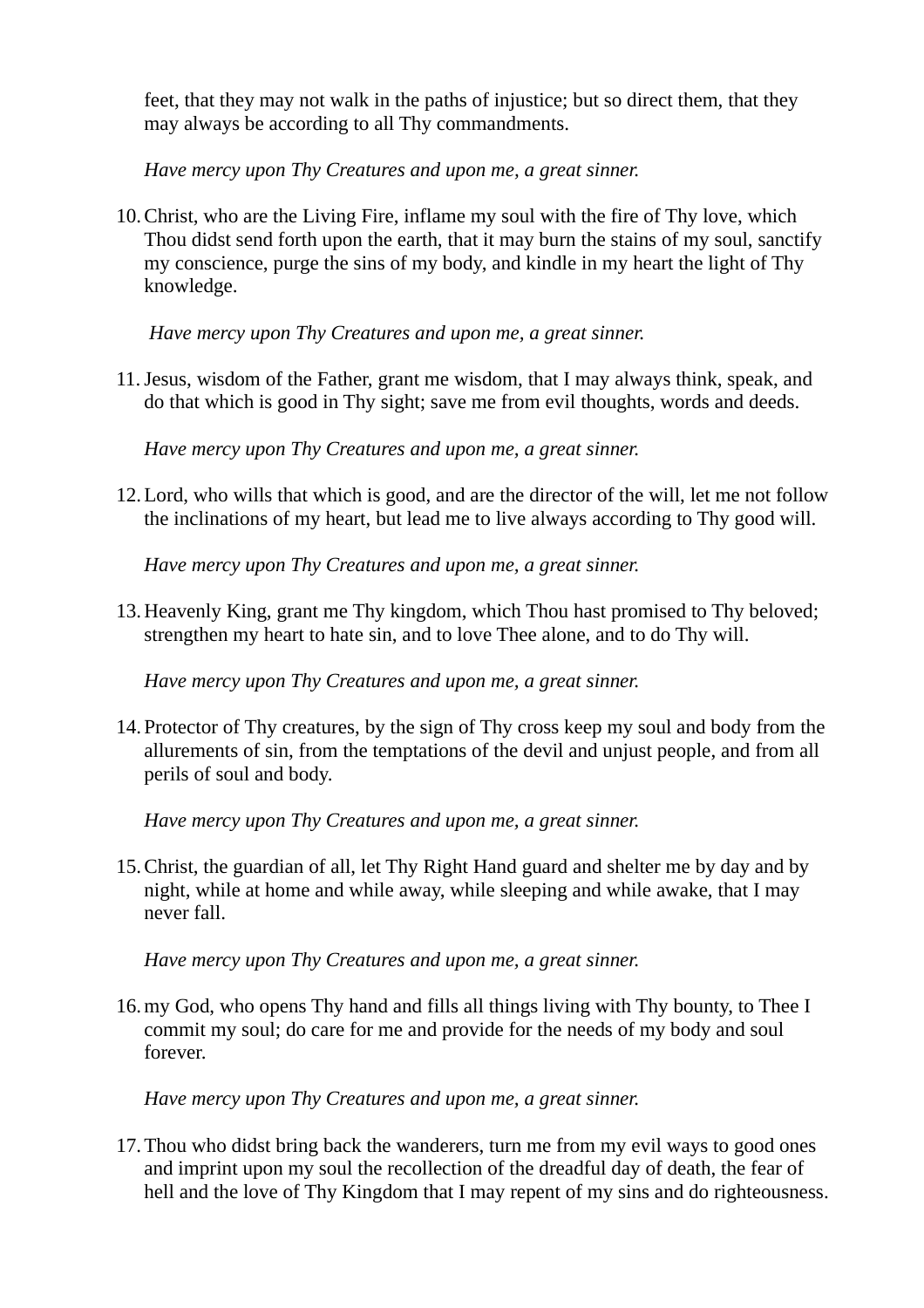*Have mercy upon Thy Creatures and upon me, a great sinner.*

18.Fountain of immortality, make the tears of repentance flow from my heart, like those of the adulteress, that I may wash away the sins of my soul before I depart from this world.

*Have mercy upon Thy Creatures and upon me, a great sinner.*

19.Bestower of mercy, grant that I may come to Thee with true faith, with good works and by the communion of Thy Holy Body and Blood.

*Have mercy upon Thy Creatures and upon me, a great sinner.*

20.Beneficent Lord, commit me to a good angel, that I may deliver up my spirit in peace; convey it undisturbed by the malice of evil spirits that are under the heavens.

*Have mercy upon Thy Creatures and upon me, a great sinner.*

21.Christ, True Light, make my soul worthy to behold with joy the light of Thy glory, in that day when Thou callest me and to rest in the hope of good things in the mansions of the just until the day of Thy glorious coming.

*Have mercy upon Thy Creatures and upon me, a great sinner.*

22.Righteous Judge, when Thou comest in the glory of the Father to judge the living and the dead, enter not into judgement with Thy servant, but deliver me from the eternal fire, and make me worthy to hear the blissful call of the just to Thy heavenly kingdom.

*Have mercy upon Thy Creatures and upon me, a great sinner.*

23.All-merciful Lord, have mercy upon all Thy faithful, on those who are mine and on those who are strangers; on those whom I know and on those whom I know not; on the living and on the dead; and forgive all my enemies, and those who hate me, the trespasses that they have committed against me; turn them from the malice which they bear towards me, that they may be worthy of Thy mercy.

*Have mercy upon Thy Creatures and upon me, a great sinner.*

24. Glorified Lord, accept the supplications of Thy servant, and graciously fulfill my petitions, through the intercession of the Holy Mother of God, John the Baptist, the first martyr St. Stephen, St. Gregory our Illuminator, the Holy Apostles, Prophets, Divines, Martyrs, Patriarchs, Hermits, Virgins and all Thy saints in Heaven and on Earth. And unto Thee, O indivisible Holy Trinity, be glory and worship forever and ever. Amen.